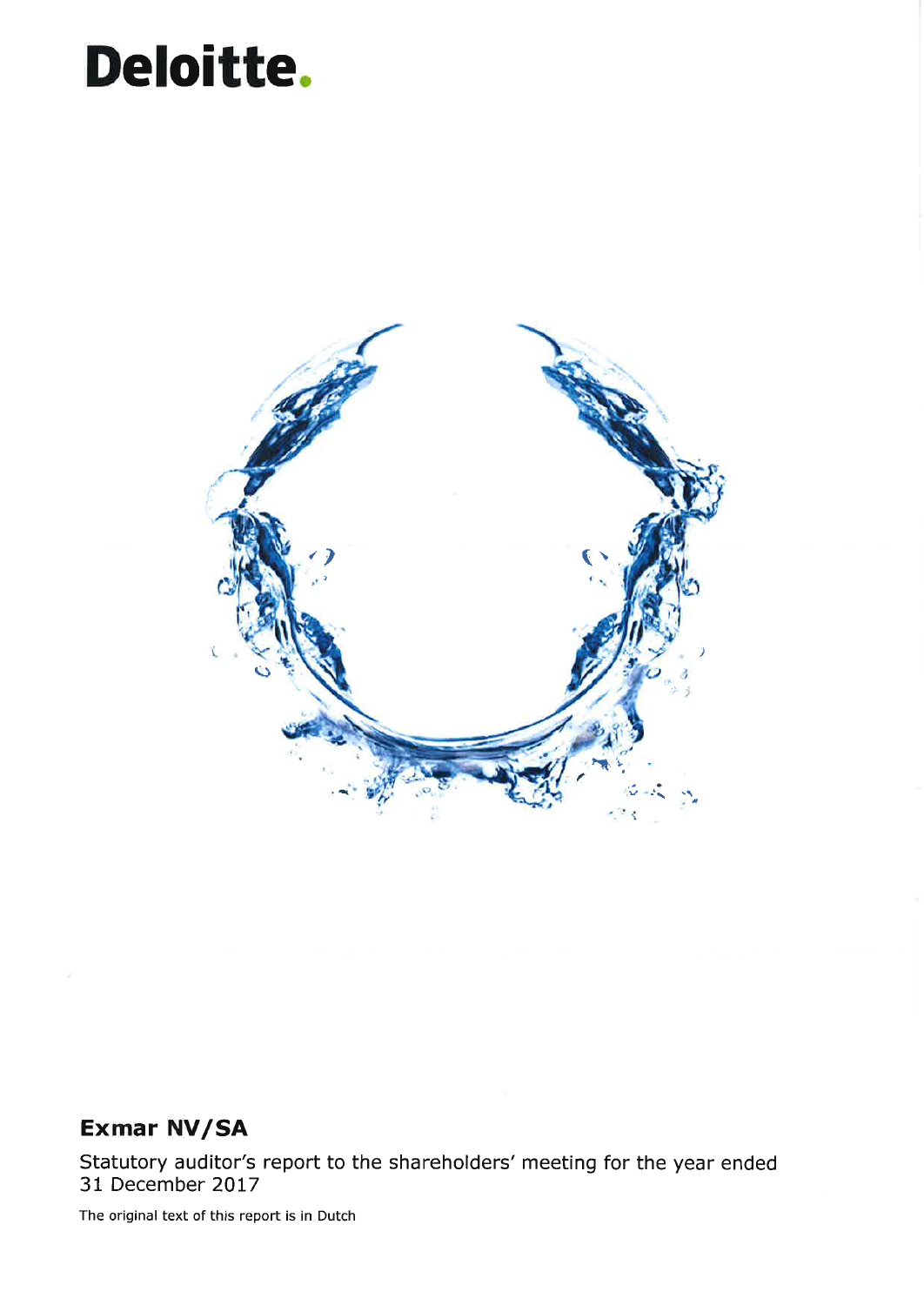#### Statutory auditor's report to the shareholders' meeting of Exmar NV for the year ended 31 December 2017

### (Annual accounts)

In the context of the statutory audit of the annual accounts of Exmar NV (the "company"), we hereby submit our statutory audit report, This report includes our report on the annual accounts together with our report on other legal, regulatory and professional requirements. These reports are one and indivisible.

We were appointed in our capacity as statutory auditor by the shareholders' meeting of 16 May 2017, in accordance with the proposal of the board of directors issued upon recommendation of the audit committee, Our mandate will expire on the date of the shareholders' meeting deliberating on the annual accounts for the year ending 31 December 2019. We have audited the annual accounts of Exmar NV for the first time during the financial year referred to in this report.

#### Report on the audit of the financial statements

#### Unqualified opinion

We have audited the annual accounts of the company, which comprises the balance sheet as at 31 December 2017 and the income statement for the year then ended, as well as the explanatory notes. The annual accounts show total assets of 762 676 (000) USD and the income statement shows a profit for the year ended of 111 056 (000) USD.

In our opinion, the annual accounts give a true and fair view of the company's net equity and financial position as of 31 December 2017 and of its results for the year then ended, in accordance with the financial reporting framework applicable in Belgium.

#### Basis for the unqualified opinion

We conducted our audit in accordance with International Standards on Auditing (ISA). Our responsibilities under those standards are further described in the "Responsibilities of the statutory auditor for the audit of the annual accounts" section of our report. We have complied with all ethical requirements relevant to the statutory audit of the annual accounts in Belgium, including those regarding independence.

We have obtained from the board of directors and the company's officials the explanations and information necessary for performing our audit.

We believe that the audit evidence obtained is sufficient and appropriate to provide a basis for our opinion.

#### Key audit matters

Key audit matters are those matters that, in our professional judgment, were of most significance in our audit of the annual accounts of the current period. These matters were addressed in the context of our audit of the annual accounts as a whole and in forming our opinion thereon, and we do not provide a separate opinion on these matters.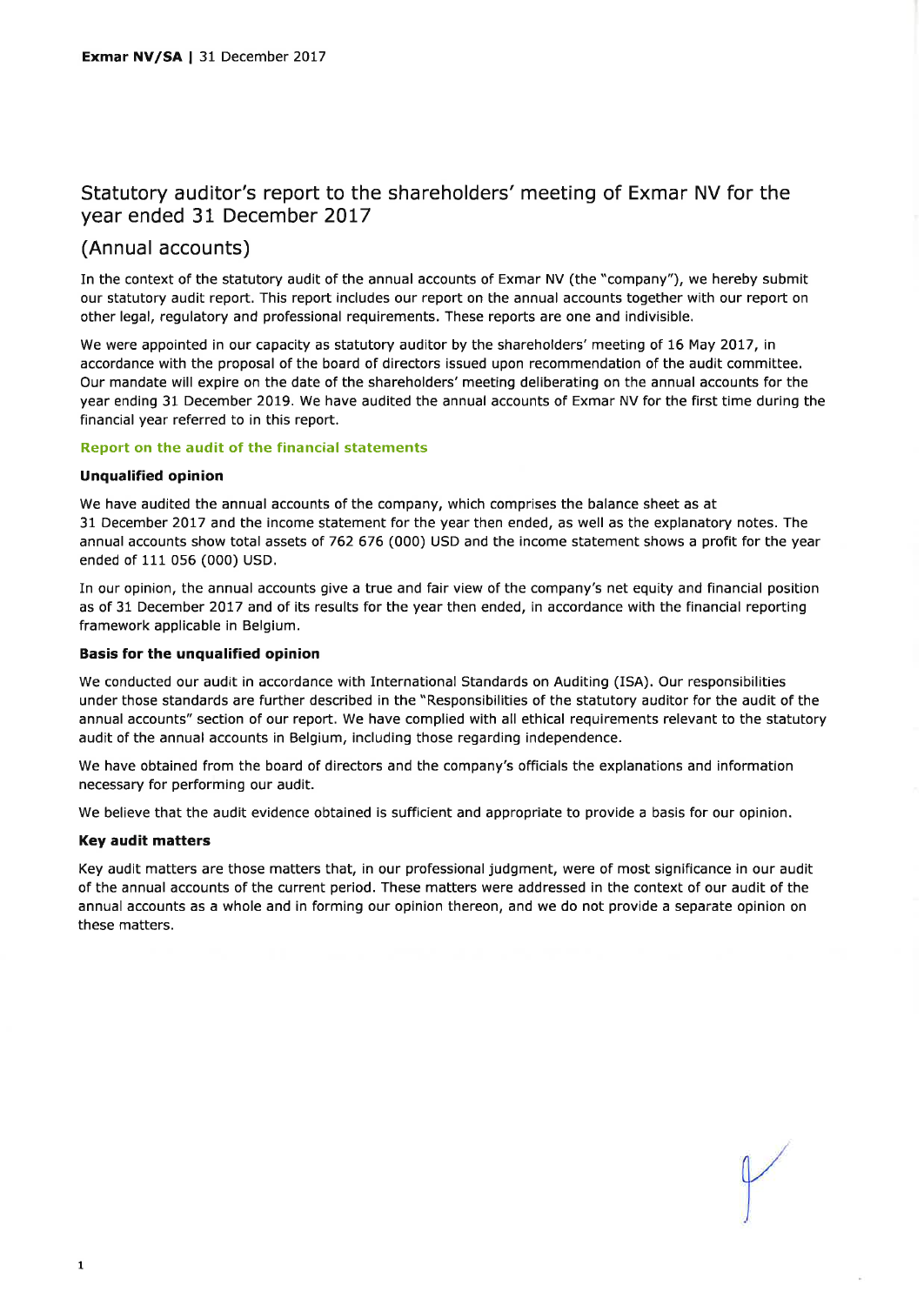#### Key audit matters **How our audit addressed the key audit matters**

#### Going Concern

- The directors of the company and its a subsidiaries, (together the "Group") are required to make a rigorous assessment of whether the Group will remain a going concern for a period of at least twelve months from the date of approval of the financial statements and assess whether there are any material uncertainties in relation to the going concern basis of preparation.
- The Group's liquidity and headroom on its a financial covenants are closely linked to changes in spot and charter rates, occupation of the vessels and ongoing investment and divestment programs.
- Significant management judgement and estimate a is required to forecast future cash flows and conclude on whether the Group will have sufficient liquidity and will be able to comply with its financial covenants for the period of at least 12 months from the date of authorizing the financial statements.
- We refer to the financial statements, including note C 6.19 about the going concern assumption a
- We have assessed the design and implementation of controls related to the assessment of going concern. a
- We challenged the appropriateness and consistency of the assumptions used in the going concern model, in particular the spot and charter rates, the occupation ratio of vessels which are not employed under a time charter, the cash flows from investing and divesting transactions. In challenging these assumptions we took into account actual results, negotiated contract terms, external data, independent market reports and market conditions. o
- We have tested the arithmetic integrity of the calculations including those related to management's sensitivities. We also performed our own sensitivity calculations to test the adequacy of the available headroom and we considered the mitigating actions available to management under these scenarios. a
- We have tested the quality of management forecasting by comparing EBITDA forecasts for prior periods to actual outcomes a
- We have discussed and reviewed the financial covenants and recomputed the available headroom. a
- We evaluated the adequacy of the Group's disclosures regarding the going concern assumption. a

#### Other matters

The annual accounts for the previous financial year were audited by another statutory auditor who has issued an unqualified opinion with an emphasis of matters paragraph.

#### Responsibilities of the board of directors for the annual accounts

The board of directors is responsible for the preparation and fair presentation of the annual accounts in accordance with the financial reporting framework applicable in Belgium and for such internal control as the board of directors determines is necessary to enable the preparation of the annual accounts that are free from material misstatement, whether due to fraud or error.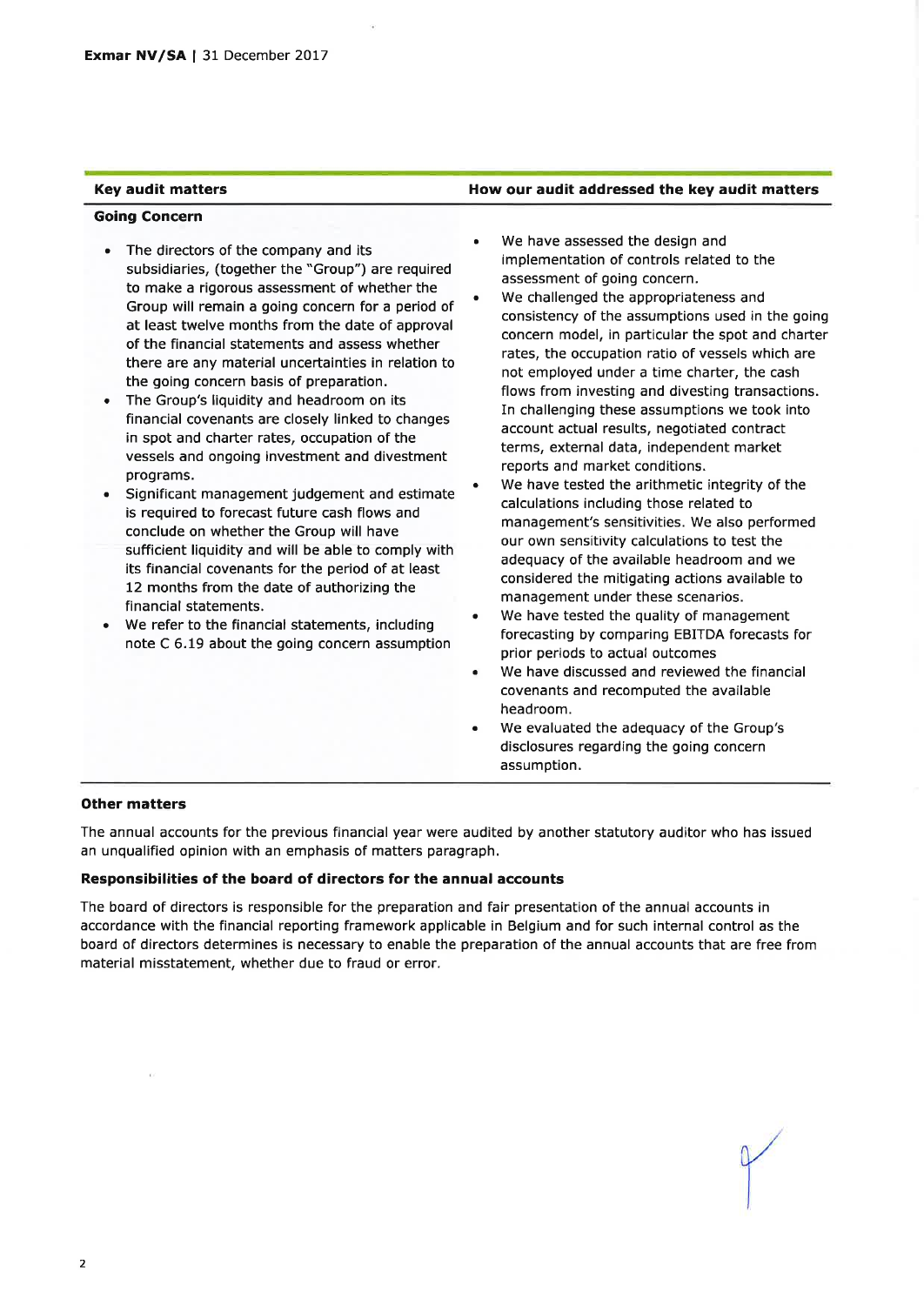In preparing the annual accounts, the board of directors is responsible for assessing the company's ability to continue as a going concern, disclosing, as applicable, matters to be considered for going concern and using the going concern basis of accounting unless the board of directors either intends to liquidate the company or to cease operations, or has no realistic alternative but to do so.

#### Responsibilities of the statutory auditor for the audit of the annual accounts

Our objectives are to obtain reasonable assurance about whether the annual accounts as a whole are free from material misstatement, whether due to fraud or error, and to issue a statutory auditor's report that includes our opinion. Reasonable assurance is a high level of assurance, but is not a guarantee that an audit conducted in accordance with ISA will always detect a material misstatement when it exists. Misstatements can arise from fraud or error and are considered material if, indlvidually or in the aggregate, they could reasonably be expected to influence the economic decisions of users taken on the basis of these annual accounts.

As part of an audit in accordance with ISA, we exercise professional judgment and maintain professional skepticism throughout the audit. We also:

- identify and assess the risks of material misstatement of the annual accounts, whether due to fraud or error, design and perform audit procedures responsive to those risks, and obtain audit evidence that is sufficient and appropriate to provide a basis for our opinion. The risk of not detecting a material misstatement resulting from fraud is higher than for one resulting from an error, as fraud may involve collusion, forgery, intentional omissions, misrepresentations, or the override of internal control;
- . obtain an understanding of internal control relevant to the audit in order to design audit procedures that are appropriate in the circumstances, but not for the purpose of expressing an opinion on the effectiveness of the company's internal control;
- a evaluate the appropriateness of accounting policies used and the reasonableness of accounting estimates and related disclosures made by the board of directors;
- a conclude on the appropriateness of management's use of the going concern basis of accounting and, based on the audit evidence obtained, whether a material uncertainty exists related to events or conditions that may cast significant doubt on the company's ability to continue as a going concern. If we conclude that <sup>a</sup> material uncertainty exists, we are required to draw attention in our statutory auditor's report to the related disclosures in the annual accounts or, if such disclosures are inadequate, to modify our opinion. Our conclusions are based on the audit evidence obtained up to the date of our statutory auditor's report. However, future events or conditions may cause the company to cease to continue as a going concern;
- evaluate the overall presentation, structure and content of the annual accounts, and whether the annual accounts represent the underlying transactions and events in a manner that achieves fair presentation. o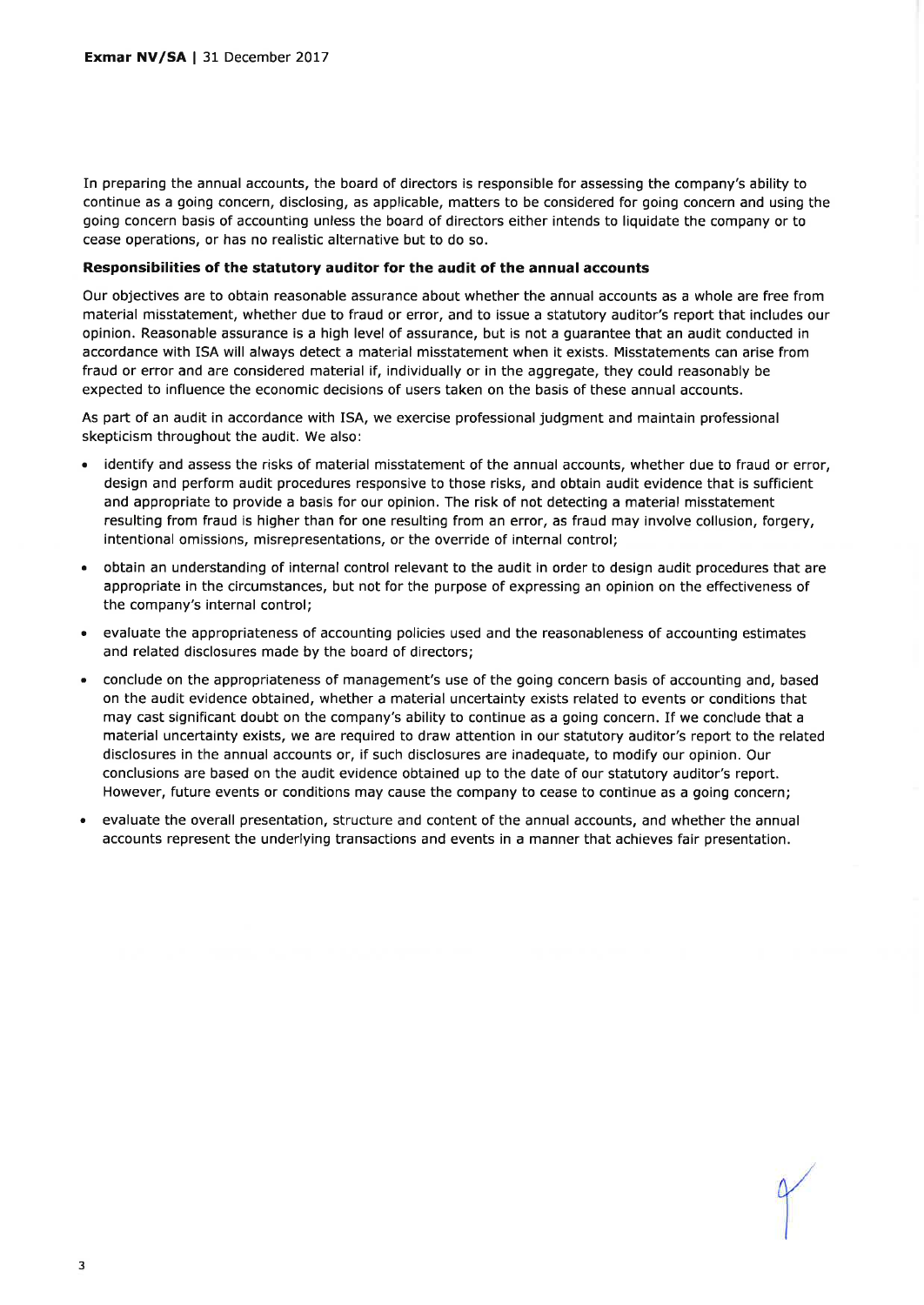We communicate with the audit committee regarding, amongst other matters, the planned scope and timing of the audit and significant audit findings, including any significant deficiencies in internal control that we identify during our audit.

We also provide the audit committee with a statement that we have complied with relevant ethical requirements regarding independence, and we communicate with them about all relationships and other matters that may reasonably be thought to bear our independence, and where applicable, related safeguards.

From the matters communicated to the audit committee, we determine those matters that were of most significance in the audit of the annual accounts of the current period and are therefore the key audit matters, We describe these matters in our auditor's report unless law or regulation precludes any public disclosure about the matter,

#### Report on other legal, regulatory and professional requirements

#### Responsibilities of the board of directors

The board of directors is responsible for the preparation and the content of the directors' report on the annual accounts, for maintaining the company's accounting records in compliance with the legal and regulatory requirements applicable in Belgium, as well as for the company's compliance with the Companies Code and the company's articles of association.

#### Responsibilities of the statutory auditor

As part of our mandate and in accordance with the Belgian standard complementary (Revised in 2018) to the International Standards on Auditing (ISA), our responsibility is to verify, in all material respects, the director's report on the annual accounts and compliance with certain obligations referred to in the Companies Code and the articles of association, as well as to report on these matters.

#### Aspects regarding the directors' report

In our opinion, after performing the specific procedures on the directors' report on the annual accounts, the directors' report on the annual accounts is consistent with the annual accounts for the same year and it has been established in accordance with the requirements of article 95 and 96 of the Companies Code.

In the context of our statutory audit of the annual accounts we are also responsible to consider, in particular based on information that we became aware of during the audit, if the directors' report on the annual accounts is free of material misstatement, either by information that is incorrectly stated or otherwise misleading. In the context of the procedures performed, we are not aware of such material misstatement. We do not express any kind of assurance on the directors' report.

The non-financial information as required by article 96, § 4 of the Companies Code, has been disclosed in the directors' report, This non-financial information has been established by the company in accordance with the internationally recognized framework. We do however not express any opinion on the question whether this non-financial information has been established, in all material respects, in accordance with this internationally recognized framework. Furthermore, we do not express any form of assurance conclusion on individual elements that have been disclosed in this non-financial information.